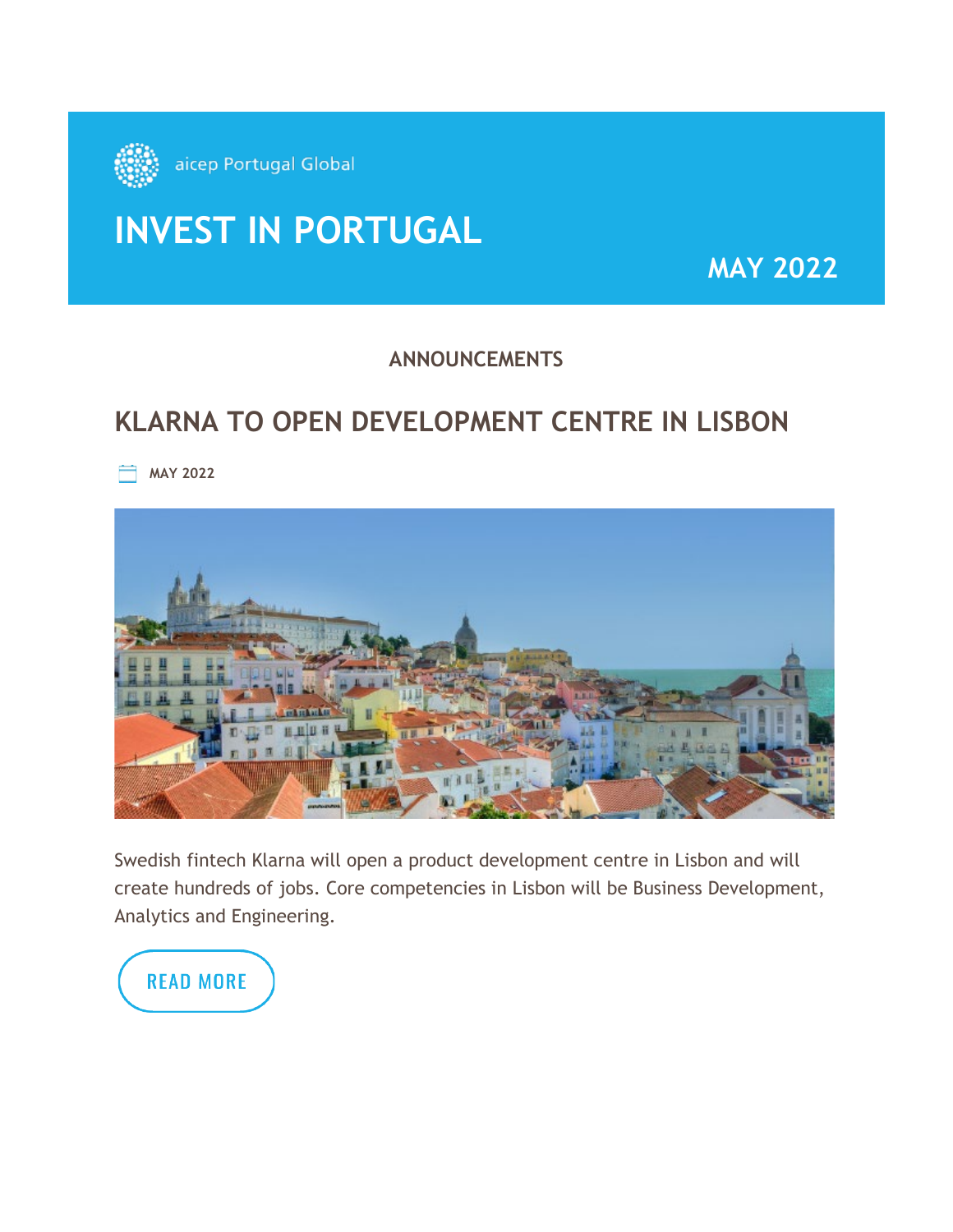# **E-TUK FACTORY TO OPEN A PRODUCTION PLANT IN PORTUGAL**

**MAY 2022**



E-tuk Factory, based in Netherlands, produces and develops 100% electric vehicles, namely the trendy tuk-tuks. Now the company is moving its production back to Europe, from Thailand to Santo Tirso, Porto region. The Portuguese plant will handle the total production of electric vehicles, including body parts, battery assembly and integration with its telematics system.

Infrastructure, qualified talent and local support were the main reasons to choose the region of Porto, North of Portugal.



# **KWALEE CHOOSES PORTUGAL FOR ITS MAIN TECH HUB**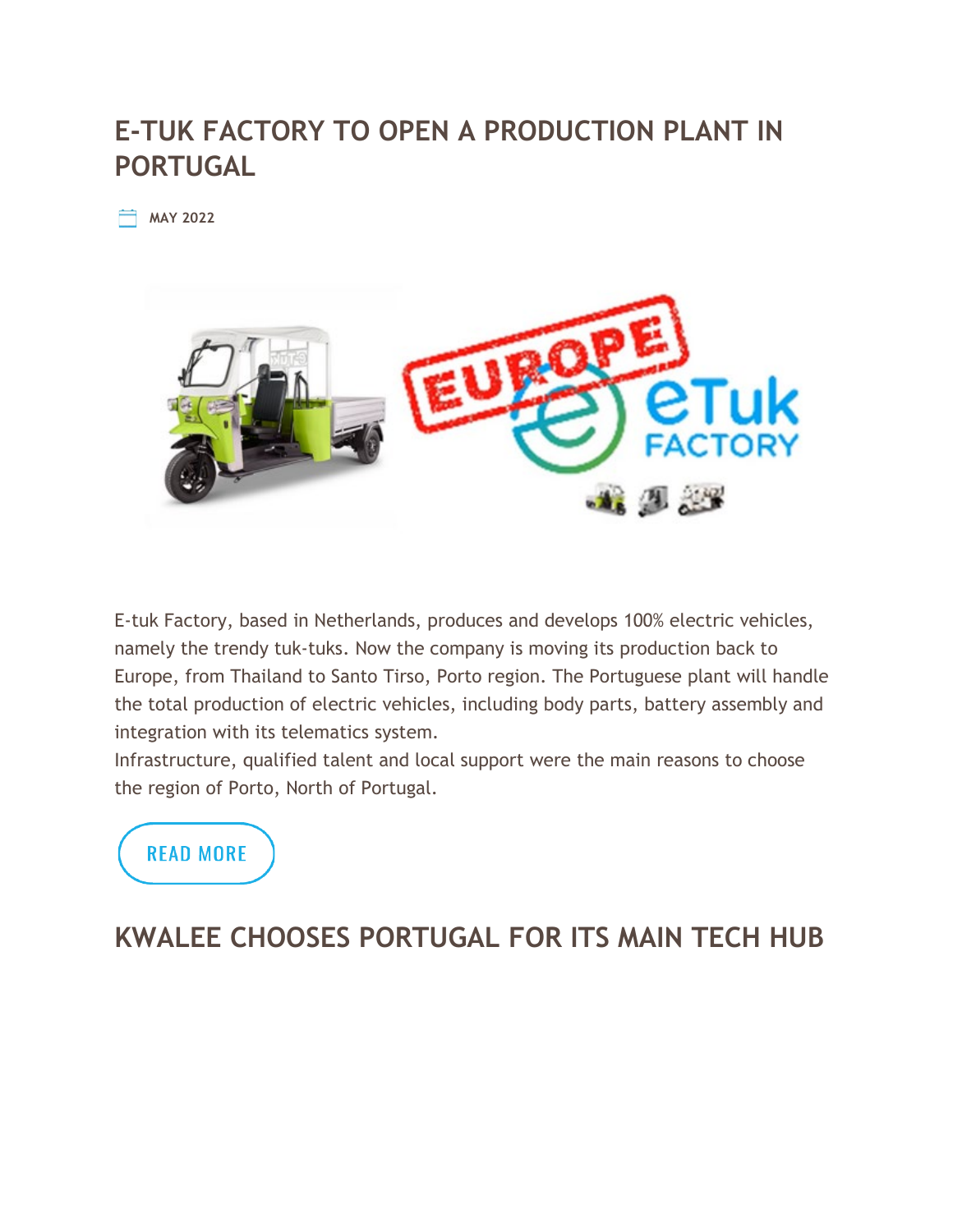

British video game developer and publisher Kwalee is about to land alongside the Tagus river in Almada, in the metro area of Lisbon, opening its fourth international office and marking Kwalee's official debut in mainland Europe. According to Kwalee's CTO, this will be the company's main tech hub. The talent pool, the startup scene and the quality of life were the key reasons to choose Lisbon area.

"With the startup culture picking up so fast here, we fully believe that this is the place for us to break new ground in tech to cement our status as the world's best mobile games publisher.", Kwalee's CTO, Pedro Caria.

**READ MORE** 

### **SWISS COMPANY MOCOFFEE TO PRODUCE COFFEE CAPSULES IN AZAMBUJA, PORTUGAL**

In addition to the company's production lines in Italy, Indonesia and Australia, Mocoffee decided to invest in Portugal by opening a high-tech factory in Azambuja, south of Portugal, to produce speciality high grade coffee in single dose capsules.



**EXPANSION**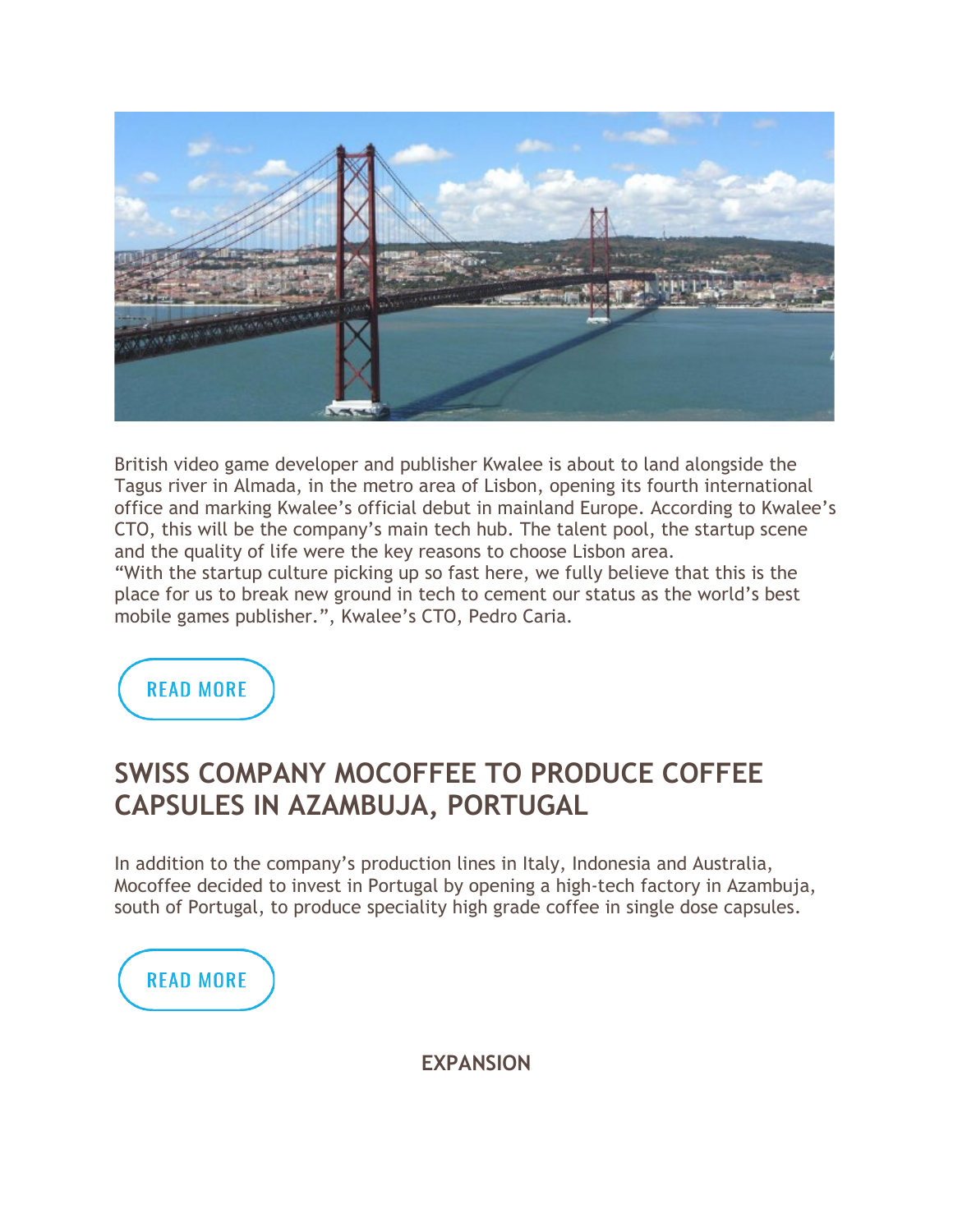# **RETARUS EXPANDS ITS EUROPEAN IT HUB IN LISBON**



Retarus, the German-based enterprise cloud provider, is expanding its subsidiary in Lisbon and is now relocating to larger premises.

The employees in Lisbon bolster technical departments such as software development, IT operations, and application management as well as global marketing for the head office in Munich.



**INDUSTRY HIGHLIGHT**

# **CONTINENTAL IS PRODUCING TIRES FROM PLASTIC BOTTLES IN PORTUGAL**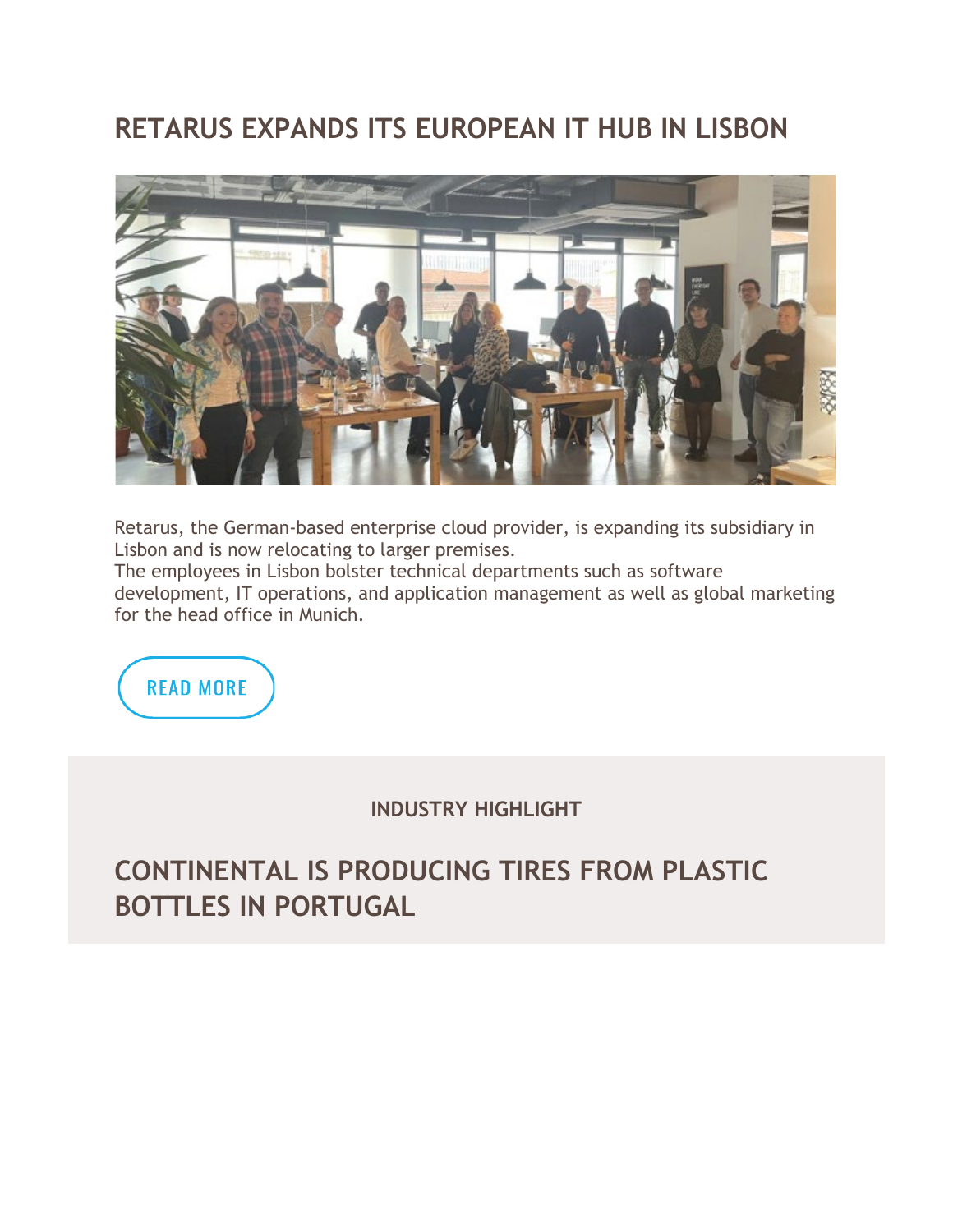

Continental's plant in Lousado, Portugal, is producing the first tires with polyester yarn obtained from recycled PET bottles, based on a new technology called ContiRe.Tex.

**READ MORE** 

# **LE MONDE: LA COUTURE PORTUGAISE RHABILLE LES FRANÇAIS**

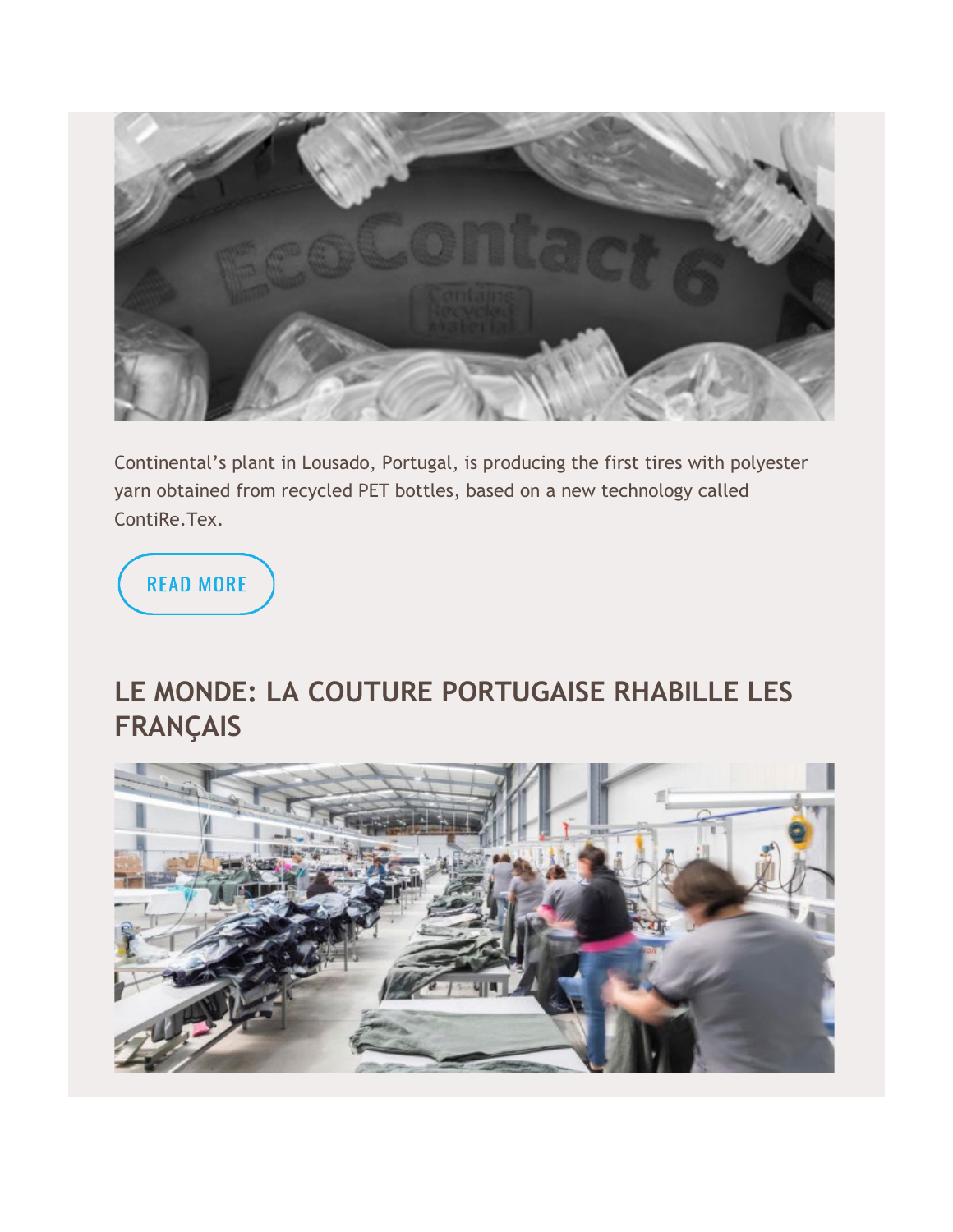Learn how the new generation of Portuguese textile and clothing industry meets the high demanding French fashion.



#### **M&A**

Ascent, a British digital services business, acquired Portuguese data engineering [powerhouse,](https://www.ascent.io/news/ascent-acquires-european-data-engineering-powerhouse-bild-analytics/?prev=news) BiLD Analytics.

Spanish Glovo [acquired Portuguese-based food delivery startup Kitch.](https://blog.kitch.io/post/glovo)

The British Oakley Capital [acquires the Portuguese Cloudware.](https://cloudware.pt/blog/comunicado-imprensa/)

The French Thales [acquires Maxive Cybersecurity from Sonae IM.](https://www.thalesgroup.com/en/worldwide/group/press_release/thales-signs-agreement-sonae-investment-management-acquire-s21sec-and)

### **DID YOU KNOW**

### **PORTUGAL MOVES UP IN KEARNEY'S 2022 FDI CONFIDENCE INDEX**

Portugal remains on the top 25, moving up one spot on the index (now #19)!

### [READ MORE](https://www.kearney.com/foreign-direct-investment-confidence-index)

### **PORTUGAL IS THE OFFICIAL PARTNER COUNTRY AT THIS YEAR'S HANNOVER MESS EDITION**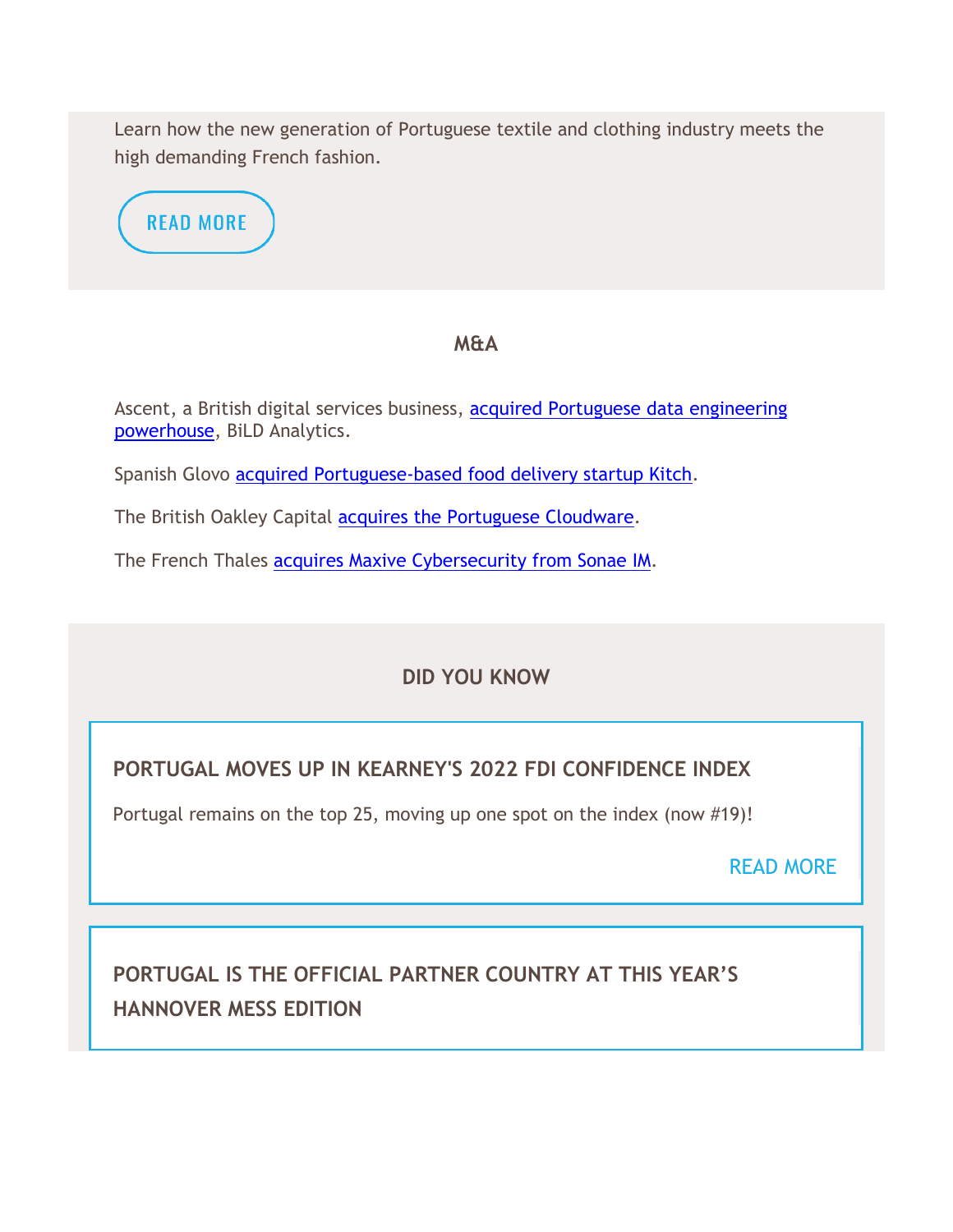

Considered as the world's leading technology and industry event, this represents an unique opportunity to showcase some of Portugal's industrial capabilities with technology-excellence clusters in the sectors of equipment and metalworking, mobility, automotive, aeronautics, textiles, technical plastics, moulds, production technologies and renewable energies. With more than 100 Portuguese companies present at the event, the national delegation features state of the art solutions in the fields of Engineered Parts & Solutions, Energy Solutions and Digital Ecosystems sectors. The Portuguese participation in HANNOVER MESSE 2022 is organized by AICEP – Portuguese Trade & Investment Agency, and the event will take place between 30th of May and 2<sup>nd</sup> of June.

#### [VISIT PORTUGALMAKESSENSE.PT TO KNOW MORE](https://www.portugalmakessense.pt/)

**JOIN US** 



[WWW.INVESTINPORTUGAL.PT](https://campanhas.portugalglobal.pt/r/29e6186e7d5483a905360fc6c?ct=YTo1OntzOjY6InNvdXJjZSI7YToyOntpOjA7czoxNDoiY2FtcGFpZ24uZXZlbnQiO2k6MTtpOjIzMDI7fXM6NToiZW1haWwiO2k6NjE1O3M6NDoic3RhdCI7czoyMjoiNjIwZTVmNDQwMjQ3MDE4MzIzMjE2NiI7czo0OiJsZWFkIjtzOjU6Ijg2OTk5IjtzOjc6ImNoYW5uZWwiO2E6MTp7czo1OiJlbWFpbCI7aTo2MTU7fX0%3D&utm_source=gestor&utm_medium=email&utm_campaign=newsletter-invest&utm_content=february-2022) **aicep Portugal Global Portuguese Trade & Investment Agency** [investinportugal@portugalglobal.pt](mailto:investinportugal@portugalglobal.pt)